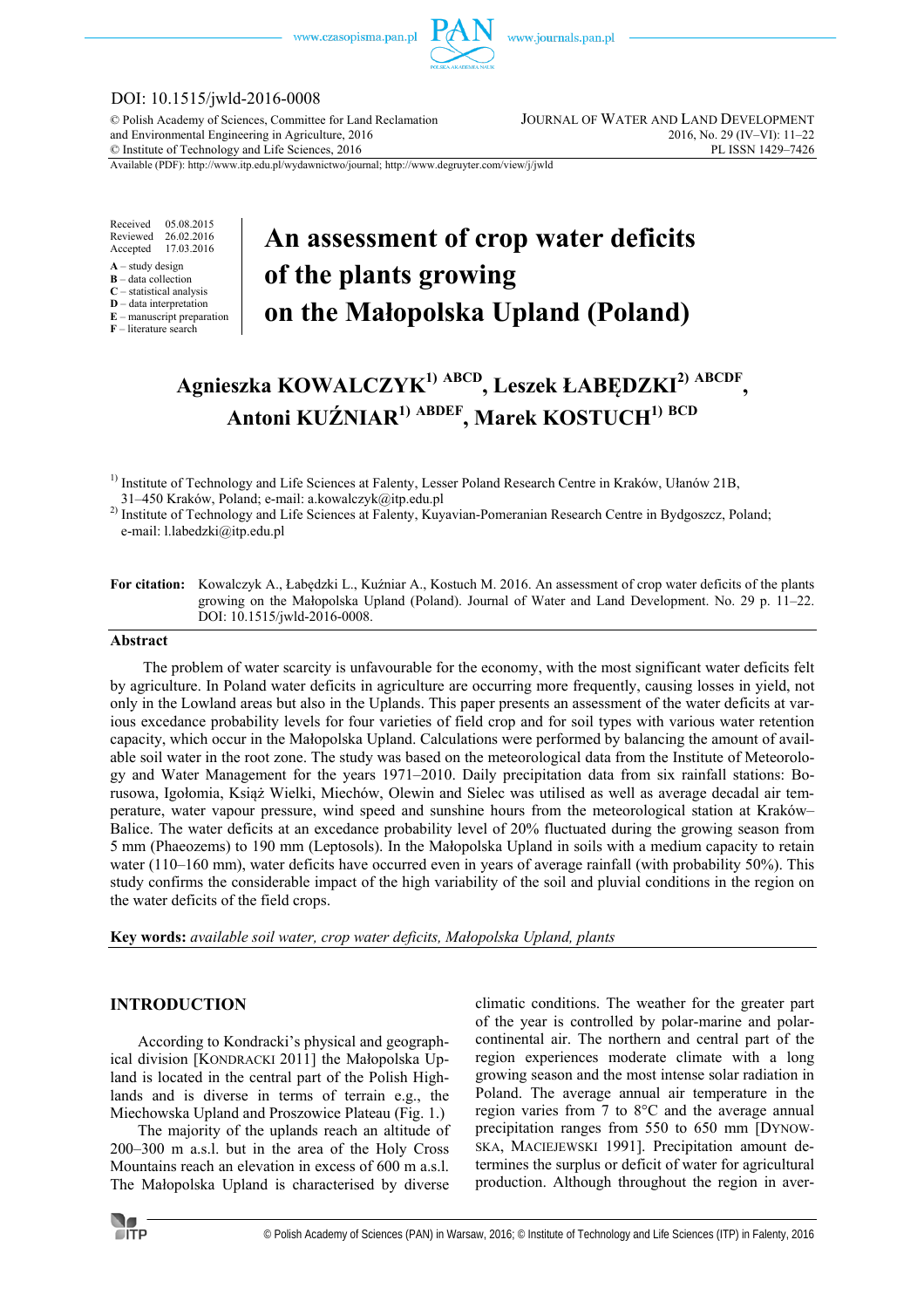

Fig. 1. Map of the Małopolska Upland (the Miechowska Upland and the Proszowice Plateau) and a layout of analysed meteorological stations; source: own elaboration

age years there are no long-term water deficits, in dry years crop losses have been recorded due to scarcity of water in the soil [KOWALCZYK *et al.* 2014]. Precipitation deficits are defined as the difference between crop demand for water and rainfall throughout the growing season or certain stages of growth and development [ŁABĘDZKI *et al*. 2008; RZEKANOWSKI *et al*. 2011; ŻARSKI, DUDEK 2009]. KACA *et al*. [2011] found that in Poland there was a clear documented trend of rising air temperatures and decreasing precipitation, which proves to be quite visible climate change. One of the negative effects of the observed changes in climate is ever more frequent water deficits and droughts. Concurrently, many decades of decreasing water balance are observed in the agricultural landscape in many European countries [KĘDZIORA *et al.* 2014]. According to FABER [2002] based on the monitoring of the Crop Growth Monitoring System CGMS (used in Europe for forecasting yields) and applying the WOFOST model (used to simulate the growth and development of the plants) the water deficit in Poland limits the yield potential of wheat cultivation by 46.9%, of spring barley by 42.9%, of winter rapeseed by 60% and of potatoes by 58.9%. In Poland research in the field of crop water deficits are numerous, as evidenced by many publications [BINIAK *et al.* 2007; CHMURA 2001; DMOWSKI, DZIEŻYC 2009; DMOWSKI *et al.* 2002; 2008; DZIEŻYC 1988; DZIEŻYC *et al*. 1980; 1986; 1987a, b; DZIEŻYC, NOWAK 1992; NYC, POKŁADEK 2009; PANASIEWICZ, KOZIARA 2007;

PANEK 1993]. In the all above studies to assess the water needs of the plants, the method of optimal precipitation was used. Optimal precipitation is the amount of rain needed to grow plants from seed, or beginning of the growing season, until the end harvest of mature plants. CHMURA [2001] analysed indicators of optimal precipitation and water needs of selected crops (cereals, root crops and legumes) and found that both deficits and surpluses of rainfall had an adverse impact on the yield. Yield reductions (caused by deficits and surpluses respectively) were estimated to be: for cereals by  $2-27\%$  and  $3-21\%$ ; for potatoes by 4– 45% and 3–30%; for sugar beet of 2–43% and 14– 19%, for fodder beet by 16–73 and 73% and 8–28%, for pulses of 5–42% and 21–40%.

In addition to the method of optimal precipitation in determining crop water deficits the methodology of ROGUSKI *et al*. [1988] was applied, which takes into account the amount of easily available water in the soil. Soil water retention significantly affects the size of the estimated water deficits and the accuracy of forecasting the amount of water needed for irrigation. Following this methodology ŁABĘDZKI [1996] identified water deficits for the selected field crops and grasslands in 49 provinces in Poland to assess the likely water scarcity in crop production. The author relied on a balance sheet equation that takes into account: precipitation, crop potential evapotranspiration and the readily available soil water in the root zone. New opportunities to improve deficit forecasting for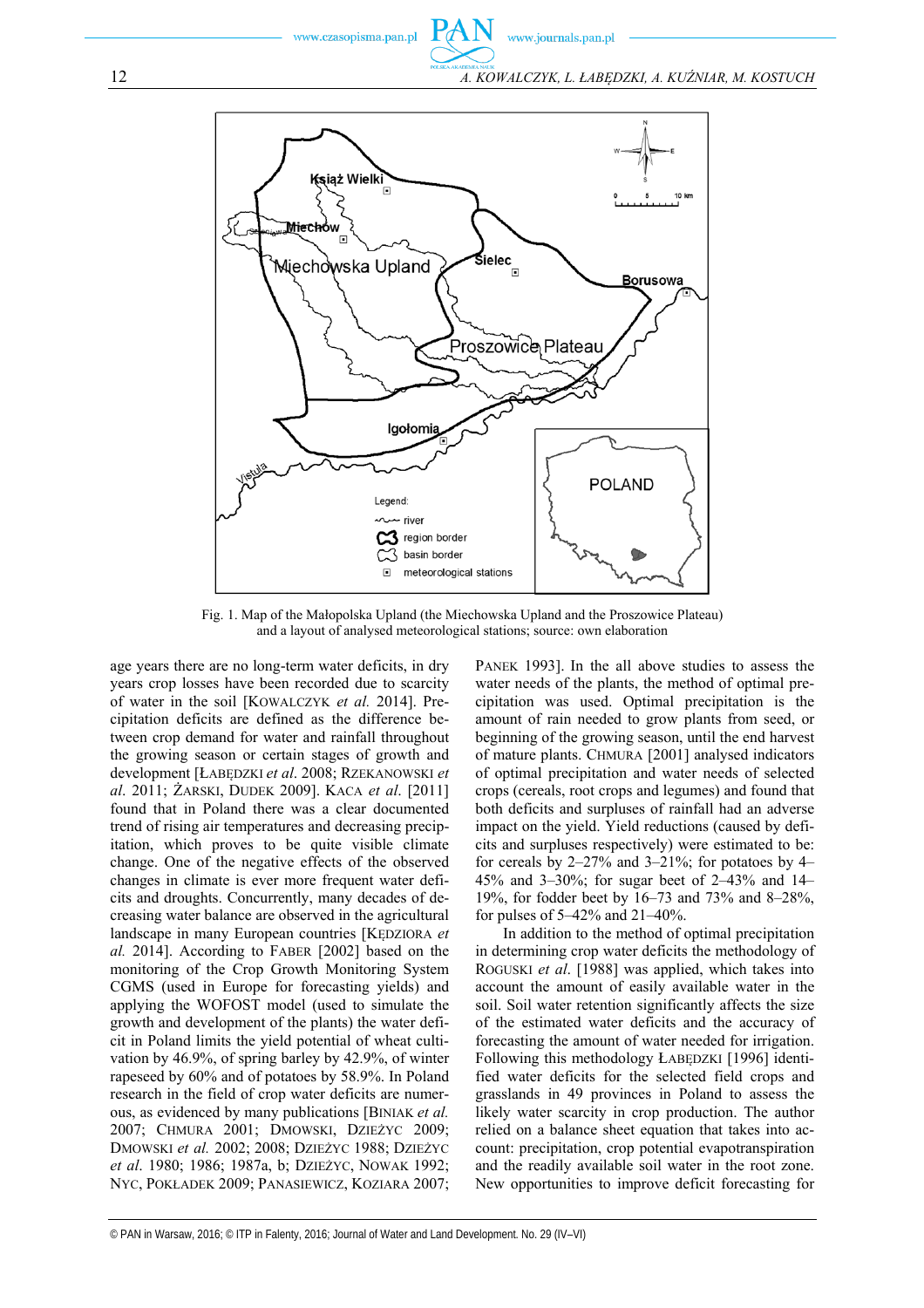particular arable crops were presented with the establishment of a soil-mapping database at the Institute for Land Reclamation and Grassland Farming [OS-TROWSKI 1996] and the creation of a procedure for determining the isolines (isohyets) of the water deficits, along with advances in computer cartographic visualization. The implementation of this project, as part of a computerized system of spatial information, created opportunities for the development of a set of maps marking estimated water deficits for growing major crops at a given yield, taking into account the soils on which the cultivation of these plants have justification. OSTROWSKI et al. [2008] produced an atlas presenting spatial variability of the water deficits for selected crops and grasslands, in conjunction with soils occurring on the Polish territory and indicating the regions where there is a need for irrigation.

Taking into account soil water that can be useful for plants is indispensable to estimate water deficits of cropped plants. Soil water balance is a commonly accepted and widely used method. The FAO approach based on a simple soil water balance model CROP-WAT accounts for soil moisture content and meteorological parameters [PEREIRA *et al*. 1995; 2003; SMITH 1992a; TEIXEIRA, PEREIRA 1992]. The mostly used standard approach is based on the FAO guidelines to estimate crop water requirement [ALLEN *et al*. 1998]. There are many papers devoted to water deficits of crop plants. CRAMER and PRENTICE [1988] developed a simple deterministic simulation model for landscape-scale soil water deficits. The simple soil water balance was used which estimates soil water deficit at a scale suitable for comparison with the distributions of plant species and soil types. KNOX *et al*. [1996], taking into account crop, climate, and soil factors, developed a procedure for mapping the spatial distribution of water demands for potatoes in England and Wales using a geographic information system (GIS). THOMAS [2000] estimated water deficits and their multi-year trends for field crops in China using the soil water balance. TAO *et al*. [2003; 2009] analysed agricultural water demands and deficits in China using a crop-soil-water balance model developed by SMITH [1992a, b]. JONES [2007] states that the indirect estimation of water status on the basis of soil moisture balance calculation is widely adopted, especially for agronomic and irrigation purposes.

The aim of the presented work was to evaluate the water deficits of varying excedance probability levels for four crop species (sugar beet, grain maize, wheat and late grown potatoes) and for the five soil types, with different water retention capacity, that occur in the Małopolska Upland.

## **MATERIAL AND METHODS**

Research was carried out for the crop water deficits of four species of plants: sugar beet, late-grown potato, grain maize and winter wheat. The five soil types (IUSS working group WRB 2006) with varying water retention availability that occur in the Małopolska Upland were considered [IUSS Working Group WRB 2006; PTG 2011]. They were: Rendzic Leptosols, Haplic Phaeozems – silt, Haplic Luvisols and Dystric Cambisols – light loamy sands, Haplic Luvisols and Eutric Cambisols – loess, Eutric Fluvisols – heavy loams and silts (Tab. 1).

| <b>Table 1.</b> Soil types according to IUSS Working Group WRB |  |
|----------------------------------------------------------------|--|
| [2006], and their water retention                              |  |

| No.            | The WRB reference<br>soil groups                               | Classification by<br>the Polish Soil<br>Society (PTG)  | The total available<br>soil water in the<br>1-m soil profile<br>TASW acc. to<br>WALCZAK et al.<br>mm |
|----------------|----------------------------------------------------------------|--------------------------------------------------------|------------------------------------------------------------------------------------------------------|
| 1              | Rendzic Leptosols<br>(pure)                                    | rendzina                                               | 72                                                                                                   |
| 2              | Haplic Phaeozems -<br>silt                                     | black earths                                           | 270                                                                                                  |
| 3              | Haplic Luvisols and<br>Dystric Cambisols-<br>light loamy sands | brown and podsol-<br>ic soils originated<br>from sands | 111                                                                                                  |
| $\overline{4}$ | Haplic Luvisols and<br>Eutric Cambisols -<br>loess             | brown and fawn<br>soils made of loess                  | 255                                                                                                  |
| 5              | Eutric Fluvisols -<br>heavy loams and silts                    | alluvial soils,<br>medium and heavy                    | 158                                                                                                  |

Sources: own studies based on the data from IUSS Working Group WRB [2006], PTG [2011] and WALCZAK *et al.* [2002].

The study was based on meteorological data provided by the Institute of Meteorology and Water Management for the years 1971–2010. Data included daily rainfall data from six stations (Borusowa, Igołomia, Książ Wielki, Miechów, Olewin and Sielec) and decadal averages of air temperature, water vapour pressure, wind speed and sunshine hours taken from the meteorological station at Kraków-Balice. The Mann–Kendall method (MK) was used to test water deficits trends in the region [DRAPELA, DRAPELOVA 2011]. Software used for performing the statistical Mann–Kendall test is XLSTAT 2016.

Crop water deficits arise when water demand is not fully covered by rainfall and the available soil water in the root zone. Deficiencies may indicate a need for net irrigation to be applied to achieve high yields. The demand of crop water (water needs) is the amount of water needed to achieve a certain production level (of a specified final yield). A measure of demand for water by a particular crop, need to issue a specific crop, is the potential evapotranspiration of the plant  $(ET<sub>n</sub>)$ . Potential evapotranspiration is the actual evapotranspiration expected under conditions of sufficient water supply to the plant. This is the amount of water consumed by the plant to produce certain yields in a particular state of development, fertilized at a certain level, under the circumstances of climate, soil and habitat. It is assumed that the conditions of plant development and nutrient supply are good.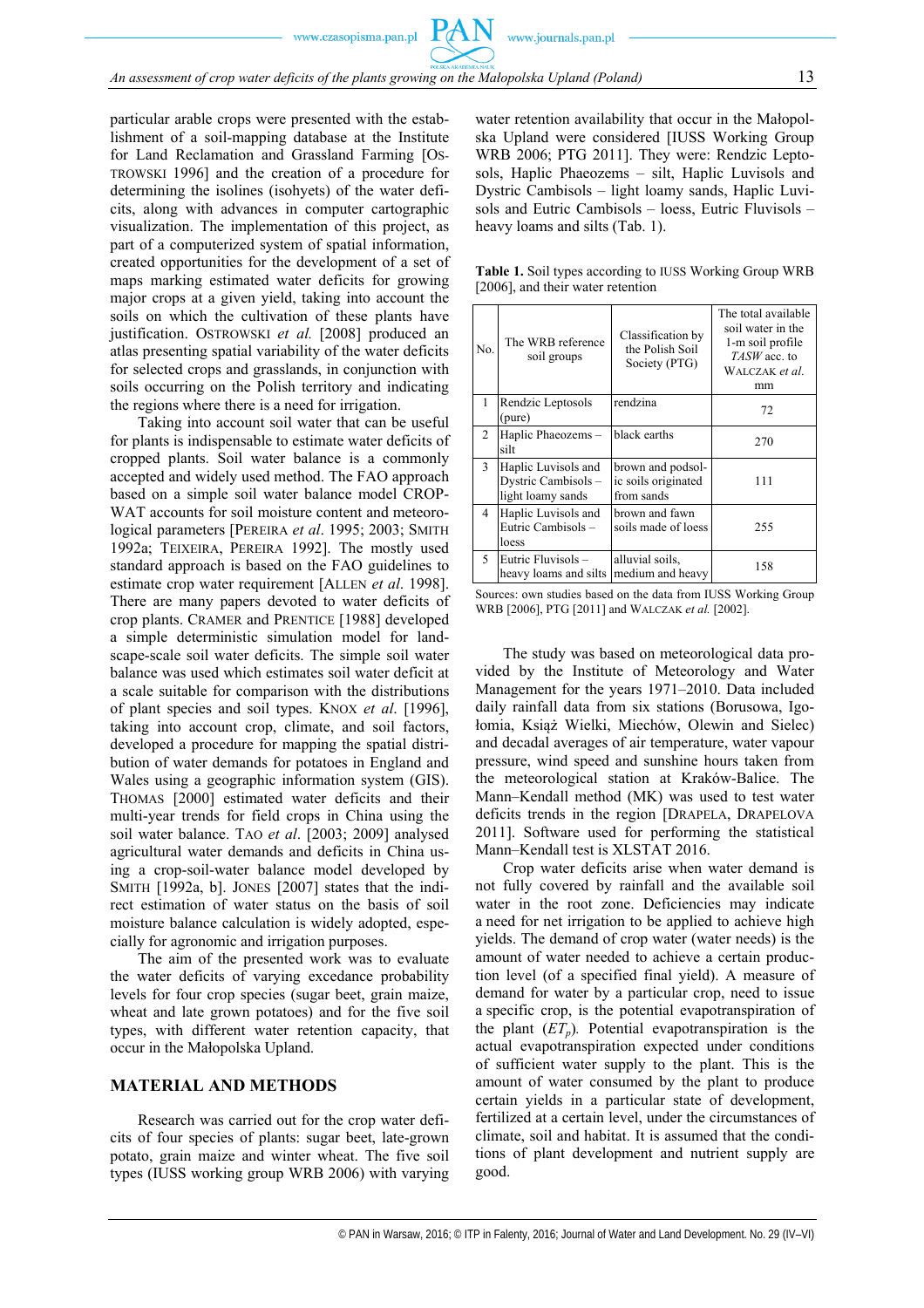Crop water deficit is the amount of water that is needed to meet crop water demand  $(ET<sub>n</sub>)$  after deduction of precipitation and current water readily available soil water for plants [DOORENBOS, KASSAM 1979]. Crop water deficits were calculated using an available soil water balance computation for the root zone, according to the methodology presented by ALLEN *et al*. [1998]. The root zone is presented as a container in which the water content may change. For the criterion of the water deficit the exhaustion of readily available soil water was adopted, i.e., such conditions that there is inhibition of the growth of plants. Water deficit (*N*) in each decade of the vegetation period from April 1, is calculated according to the equations:

when  $ET_p^t \leq P^t$ 

$$
N^t = 0 \tag{1}
$$

when  $ET_p^t > P^t$  and  $ASW_p^t > (1 - p)TASW$ 

$$
N^{t} = ET_{p}^{t} - P^{t} - [ASW_{p}^{t} - (1 - p)TASW] \qquad (2)
$$

when  $ET_p^t > P^t$  and  $ASW_p^t \leq (1-p)TASW$ 

$$
N^t = ET_p^t - P^t \tag{3}
$$

where  $N^t$  is the crop water deficit in the decade *t*,  $ET_p^t$ is the potential evapotranspiration in the decade  $t$ ,  $P<sup>t</sup>$ is the precipitation total in the decade  $t$ ,  $ASW_p^t$  is the available soil water in the root zone at the beginning of the decade *t*, *TASW* is the total available soil water in the root zone, *p* is a coefficient of water availability (dimensionless). All variables, except *p*, are expressed in millimetres.

Total available soil water *TASW* is calculated as:

$$
TASW = SWC_{PPW} - SWC_{WTW} \tag{4}
$$

where  $SWC_{PPW}$  is the soil water content at the field water capacity ( $pF = 2.2$ ) and *SWC<sub>WTW</sub>* is the soil water at the moisture state of permanent wilting ( $pF =$ 4.2), both in millimetres. These soil water contents and *TASW* were estimated for the 10 cm layers of the 100 cm soil profile on the basis of data given by WALCZAK *et al*. [2002].

The coefficient of water availability *p* determines the fraction of *TASW* that a crop can extract from the root zone without suffering water stress. It depends on the growth phase of a plant and the depth of root penetration. For the performed computations, coefficient *p* for selected plants were taken from DOORENBOS, PRUITT [1977] and ŁABĘDZKI [2006].

Available soil water at the beginning of the decade is calculated using a water balance equation:

$$
ASW_p^t = ASW_k^{t-1} = ASW_p^{t-1} + P^{t-1} - ET_p^{t-1} \tag{5}
$$

where 
$$
ASW_k^{t-1}
$$
 and  $ASW_p^{t-1}$  are available soil water in  
a root zone at the end and at the beginning of the dec-  
ade *t*-1, respectively,  $P^{t-1}$  is precipitation in the dec-  
ade *t*-1,  $ET_p^{t-1}$  is the potential evaporation in  
the decade *t*-1. All variables are measured in millime-  
tres.

Potential evapotranspiration  $ET_p$  is calculated using a crop-factor method as:

$$
ET_p = k_c ET_o \tag{6}
$$

where  $ET_p$  is the potential evapotranspiration in mm,  $ET<sub>o</sub>$  is the reference evapotranspiration in mm and  $k<sub>c</sub>$ is the crop factor. Reference evapotranspiration was calculated from the Penman–Monteith equation [AL-LEN *et al.* 1998; ŁABĘDZKI *et al.* 2011; 2014]:

$$
ET_o = \frac{0.408\Delta R_n + \gamma \frac{900}{T + 273}u(e_s - e_a)}{\Delta + \gamma(1 + 0.34u)}\tag{7}
$$

where  $ET<sub>o</sub>$  is the reference evapotranspiration in mm·day<sup>-1</sup>,  $R_n$  is net radiation in  $MJ·m^{-2}·day^{-1}$ , T is mean daily air temperature at 2 m height in  $\mathrm{C}$ , *u* is wind speed at 2 m height in  $m \cdot s^{-1}$ ,  $\Delta$  is the slope of the vapour pressure curve in kPa· ${}^{\circ}C^{-1}$ , *γ* is the psychrometric constant in  $kPa \cdot {}^{\circ}C^{-1}$ ,  $e_a$  is the actual vapour pressure in kPa and *es* is the saturation vapour pressure in kPa.

Crop factor  $k_c$  depends on the growth phase of a plant and on crop yield. In this study values of this coefficient, adjusted to reference evapotranspiration calculated by Penman–Monteith method, were taken from OSTROWSKI *et al*. [2008], which were estimated according to ALLEN *et al.* [1998].

Calculations of changes in available soil water according to equation (5) were performed for the decades (10-days periods) using the mean decadal values of meteorological parameters *T*, *Rn*, *u* and *ea* and the decadal sum of precipitation *P*. Changes in available soil water were calculated for temporally variable depth of the root zone. At present, detailed data on the growth of root system in various field crops are missing. Therefore, mean increment of the root zone depth equal 10 mm·d<sup>-1</sup> up to the maximum depth in complete plant development was adopted in the computations. For deep-rooted plants (>100 cm) calculations were performed to the depth of active layer no deeper than 100 cm.

Calculations of crop water deficits were performed for ten-day periods between 1971 and 2010. Sums for both months and the whole vegetation period (April–September) were calculated as a sum of the ten-day values. Monthly and growing season water deficits of a given exceedance probability were determined as percentiles.

In the applied method and model there are several assumptions that are the limitations of the method. Making the balance of each year starts with the as-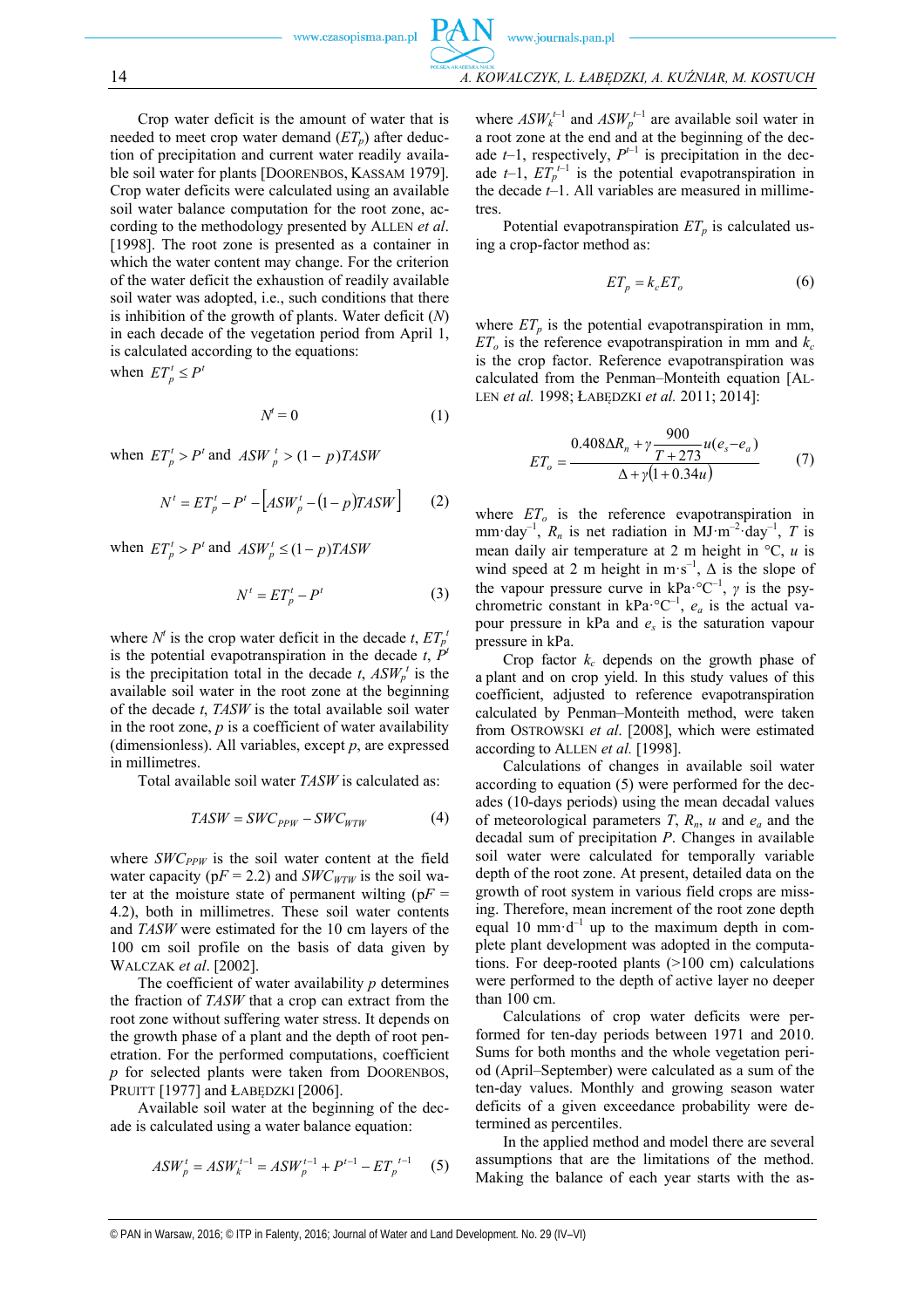sumption that the soil water content is near field water capacity and is equal to the total available soil water *TASW*. The simple procedure assumes that the infiltration of daily precipitation to the root zone is within the same day and that the time of deep percolation from the root zone when soil water content exceeds field capacity is also 1 day. In the water balance the root zone is presented by means of a container not supplied with water by capillary rise. Its share in covering the demands of evapotranspiration and in supplementing water reserves in the root zone depends on the soil type, the depth of the water table, the wetness of the root zone, the difference of water potential in particular soil layers and on conductive soil properties. The amount of water transported upwards by capillary rise from the water table to the root zone and the input of capillary water from deeper layers to the present root zone due to the difference in soil water potential are assumed to be zero. The assumption is made that the water table is more than 1 m below the bottom of the root zone. Moreover, the crop factor method used for calculate evapotranspiration also has certain limitations. Using crop factors  $k<sub>c</sub>$  gives good estimation of evapotranspiration under average meteorological conditions. When weather conditions are extreme the evapotranspiration values can be less reliable and burdened with higher error.

For the above reasons the water deficits calculated with Eqs.  $(1)$ – $(3)$  should be dealt with as the reference deficits pertaining to a soil profile not deeper than 100 cm and the assumed water conditions as well as to crop plants of high yield feasible at intensive fertilisation and unlimited access to other yieldforming factors. When plants may use water accumulated in soil layers deeper than 100 cm, the deficits might be smaller. This is also true for the period, when the root zone is shallower than 100 cm but fed with water inputs from deeper soil layers by capillary rise. The deficits will also be smaller for final crop yields smaller than assumed.

## **RESULTS AND DISCUSSION**

The Małopolska Upland is considered to be the land of Silesian-Cracow climate. According to the humidity criteria this plateau belongs to wet agro climate (C) with a climatic water balance of  $-40$  to  $+60$ mm [BAC *et al.* 1993]. Average rainfall during the growing season for the years 1971–2010 (Sielec station) was 430.7 mm. A minimum amount of 282.5 mm was recorded in 1992 and a maximum of 695.2 mm in 2010 (Fig. 2). In this paper examples are given of the results for the five types of soils: a view as to the size of the crop water deficits the region.



Fig. 2. Precipitation totals *P* (mm) during the growing seasons (April–September) and the crop water deficit *N* (mm) for the period 1971–2010 of sugar beet on the soils: Haplic Luvisols and Eutric Cambisols – loess and Haplic Phaeozems – silt (Sielec station); source: own study

**Sugar beet.** The crop water deficits during the growing season (with a probability of 20%) ranged from 4.8 (Haplic Phaeozems – silt) to 149.0 mm (Rendzic Leptosols, pure) (Tab. 2, Fig. 2). The largest ten-day water deficit occurred in July 2006 and reached 59 mm (Haplic Luvisols and Dystric Cambisols – light loamy sands) (Fig. 3). For Haplic Phaeozems – silt the largest deficiency, of 39 mm, occurred in the first ten days of August 2003 (Fig. 3). According to OSTROWSKI *et al.* [2008], in this region sugar beet water deficits on the Haplic Phaeozems – silt soils are 0–40 mm at an exceedance probability of 20

and 50%. It follows that in this region, on this type of soil with a large storage of available soil water (270 mm), the probability of a water deficiency for sugar beet is low  $(\leq 20\%)$ . The water deficits of sugar beets growing on the Haplic Luvisols and Dystric Cambisols tend to increase (Fig. 4).

There were significant relationships between the water deficits of sugar beet and rainfall during the growing season (April–September) for Eutric Fluvisols (Fig. 5). The high dependence was found not only from the weather conditions, but also from the soil conditions.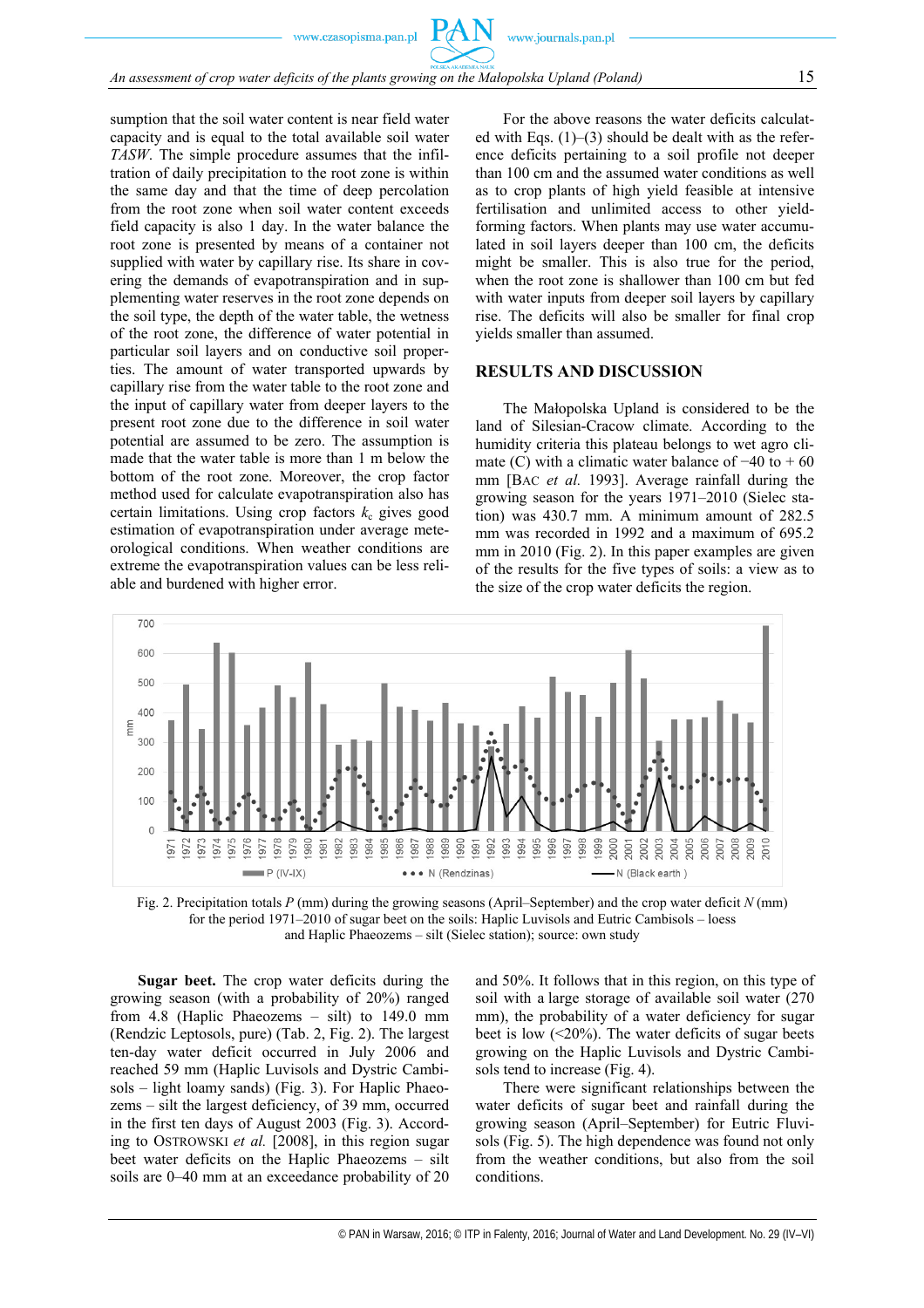**Table 2.** The crop water deficits of specific probabilities (50% and 20%) during the period 1971–2010 for selected plants grown on the typical soils in the Małopolska Upland

|                           | Probability              |                         |                                                               |                                                |                                             |                          |                         |                                                               |                                                |                                           |  |
|---------------------------|--------------------------|-------------------------|---------------------------------------------------------------|------------------------------------------------|---------------------------------------------|--------------------------|-------------------------|---------------------------------------------------------------|------------------------------------------------|-------------------------------------------|--|
|                           | 50%                      |                         |                                                               |                                                | 20%                                         |                          |                         |                                                               |                                                |                                           |  |
| Meteorological<br>station | Rendzic Leptosols (pure) | Haplic Phaeozems - silt | and Dystric Cambisols<br>light loamy sands<br>Haplic Luvisols | Haplic Luvisols and Eutric<br>Camisols - loess | heavy loams and silts<br>Eutric Fluvisols - | Rendzic Leptosols (pure) | Haplic Phaeozems - silt | Haplic Luvisols and<br>light loamy sands<br>Dystric Cambisols | Haplic Luvisols and Eutric<br>Camisols - loess | heavy loams and silts<br>Eutric Fluvisols |  |
| <b>Sugar beet</b>         |                          |                         |                                                               |                                                |                                             |                          |                         |                                                               |                                                |                                           |  |
| Borusowa                  | 149.0                    | 0.3                     | 134.3                                                         | 3.2                                            | 89.7                                        | 195.4                    | 44.2                    | 194.0                                                         | 65.4                                           | 155.8                                     |  |
| Igołomia                  | 113.5                    | 0.0                     | 94.9                                                          | 0.0                                            | 62.0                                        | 188.1                    | 22.4                    | 168.4                                                         | 43.8                                           | 145.1                                     |  |
| Książ Wielki              | 131.4                    | 0.1                     | 111.9                                                         | 2.8                                            | 87.0                                        | 189.9                    | 37.7                    | 188.7                                                         | 63.3                                           | 165.8                                     |  |
| Miechów                   | 111.5                    | 0.0                     | 89.0                                                          | 0.0                                            | 41.5                                        | 169.6                    | 13.6                    | 159.5                                                         | 30.4                                           | 128.0                                     |  |
| Olewin                    | 97.0                     | 0.0                     | 54.5                                                          | 0.0                                            | 7.5                                         | 137.8                    | 4.8                     | 119.9                                                         | 14.4                                           | 89.3                                      |  |
| Sielec                    | 134.2                    | 0.0                     | 115.6                                                         | 3.5                                            | 64.6                                        | 180.5                    | 26.8                    | 172.4                                                         | 38.8                                           | 139.1                                     |  |
| Late-grown potatoes       |                          |                         |                                                               |                                                |                                             |                          |                         |                                                               |                                                |                                           |  |
| Borusowa                  | 114.5                    | 44.9                    | 111.8                                                         | 53.6                                           | 97.2                                        | 156.2                    | 92.8                    | 149.5                                                         | 99.9                                           | 135.8                                     |  |
| Igołomia                  | 89.5                     | 44.2                    | 86.7                                                          | 52.0                                           | 79.6                                        | 130.9                    | 83.9                    | 130.0                                                         | 91.8                                           | 118.1                                     |  |
| Książ Wielki              | 103.4                    | 47.7                    | 99.5                                                          | 59.7                                           | 86.2                                        | 151.3                    | 106.1                   | 149.2                                                         | 114.2                                          | 144.5                                     |  |
| Miechów                   | 79.9                     | 24.0                    | 78.3                                                          | 33.9                                           | 65.2                                        | 139.6                    | 88.8                    | 136.4                                                         | 97.5                                           | 130.5                                     |  |
| Olewin                    | 59.6                     | 6.2                     | 57.7                                                          | 12.5                                           | 46.2                                        | 111.6                    | 79.1                    | 108.2                                                         | 84.4                                           | 101.6                                     |  |
| Sielec                    | 106.8                    | 36.7                    | 106.3                                                         | 49.9                                           | 89.7                                        | 139.7                    | 90.3                    | 138.2                                                         | 96.3                                           | 130.0                                     |  |
|                           |                          |                         |                                                               |                                                | Grain maize                                 |                          |                         |                                                               |                                                |                                           |  |
| Borusowa                  | 82.6                     | 0.0                     | 48.8                                                          | 0.0                                            | 6.3                                         | 134.4                    | 0.5                     | 98.7                                                          | 3.0                                            | 41.8                                      |  |
| Igołomia                  | 68.3                     | 0.0                     | 30.4                                                          | 0.0                                            | 0.8                                         | 121.2                    | 0.0                     | 87.6                                                          | 1.0                                            | 29.1                                      |  |
| Książ Wielki              | 77.7                     | 0.0                     | 51.5                                                          | 0.0                                            | 9.8                                         | 146.3                    | 0.2                     | 116.4                                                         | 2.7                                            | 50.7                                      |  |
| Miechów                   | 49.3                     | 0.0                     | 18.6                                                          | 0.0                                            | 3.1                                         | 117.3                    | 0.2                     | 81.4                                                          | 2.1                                            | 22.8                                      |  |
| Olewin                    | 27.0                     | 0.0                     | 5.2                                                           | 0.0                                            | 0.0                                         | 92.2                     | 0.0                     | 66.4                                                          | 0.0                                            | 13.4                                      |  |
| Sielec                    | 68.0                     | 0.0                     | 33.1                                                          | 0.0                                            | 5.2                                         | 120.1                    | 1.4                     | 94.7                                                          | 2.9                                            | 35.7                                      |  |
| Winter wheat              |                          |                         |                                                               |                                                |                                             |                          |                         |                                                               |                                                |                                           |  |
| Borusowa                  | 70.0                     | 0.0                     | 36.4                                                          | 0.0                                            | 0.7                                         | 105.0                    | 0.0                     | 88.2                                                          | 0.0                                            | 53.4                                      |  |
| Igołomia                  | 52.9                     | 0.0                     | 24.4                                                          | 0.0                                            | 1.2                                         | 107.7                    | 0.0                     | 94.8                                                          | 0.0                                            | 45.1                                      |  |
| Książ Wielki              | 68.6                     | 0.0                     | 51.0                                                          | 0.0                                            | 7.5                                         | 111.8                    | 0.0                     | 107.1                                                         | 0.0                                            | 56.2                                      |  |
| Miechów                   | 60.7                     | 0.0                     | 32.2                                                          | 0.0                                            | 0.0                                         | 94.7                     | 0.0                     | 81.9                                                          | 0.0                                            | 41.1                                      |  |
| Olewin                    | 31.4                     | 0.0                     | 8.6                                                           | 0.0                                            | 0.0                                         | 66.7                     | 0.0                     | 48.2                                                          | 0.0                                            | 9.4                                       |  |
| Sielec                    | 56.7                     | 0.0                     | 27.4                                                          | 0.0                                            | 1.5                                         | 105.7                    | 0.0                     | 103.2                                                         | 0.0                                            | 71.0                                      |  |

Source: own study.

Results of the Mann–Kendall test indicate: H0 there is no trend in the series and hypothesis (Ha) follows a trend in the series. As the computed *p*-value is lower than the significance level alpha  $= 0.05$ , one should reject the null hypothesis H0, and accept the alternative hypothesis Ha. The risk to reject the null hypothesis H0 while it is true is lower than 1.58%.

For sugar beet grown on brown and podsolic soils  $(TASW = 111$  mm) the largest water deficits  $(160-192)$ mm for probability 20%) were observed in the areas of the rainfall stations Borusowa and Książ Wielki (Fig. 6). The smallest water deficits for those probabilities are near Olewin (124 mm). On Haplic Luvisols and Eutric Cambisols (*TASW* = 255 mm), the largest water deficit of sugar beet (64 mm with a probability of 20%) occur in the vicinity of the Borusowa station and deficiencies of the 36–38 mm cover the central regions. The smallest values occur in areas around Olewin station (16 mm).

**Late-grown potatoes.** The water deficits (with a probability of 20%) of late-grown potatoes in the growing season ranged from 79 mm (Haplic Phaeozems) to 156 mm (Haplic Luvisols and Eutric Cambisols) (Tab. 1). According to OSTROWSKI *et al*. [2008] the Małopolska Upland soils are not suited to the cultivation of potatoes but late-grown potatoes are cultivated there. OSTROWSKI *et al.* [2008] show that in the analysed region the water deficit, with a probability of 50% (corresponding to average rainfall for the study area) amount to 80–120 mm in the Haplic Luvisols and Eutric Cambisols and on Haplic Luvisols and Dystric Cambisols.

Late-grown potatoes grown on Haplic Luvisols and Dystric Cambisols and soil formed from poorly loamy and loamy sands (*TASW* = 111 mm) display the largest water deficits (148 mm with a probability of 20%) in the vicinity of the Borusowa station, while the water deficit in the order of 130 mm occur in the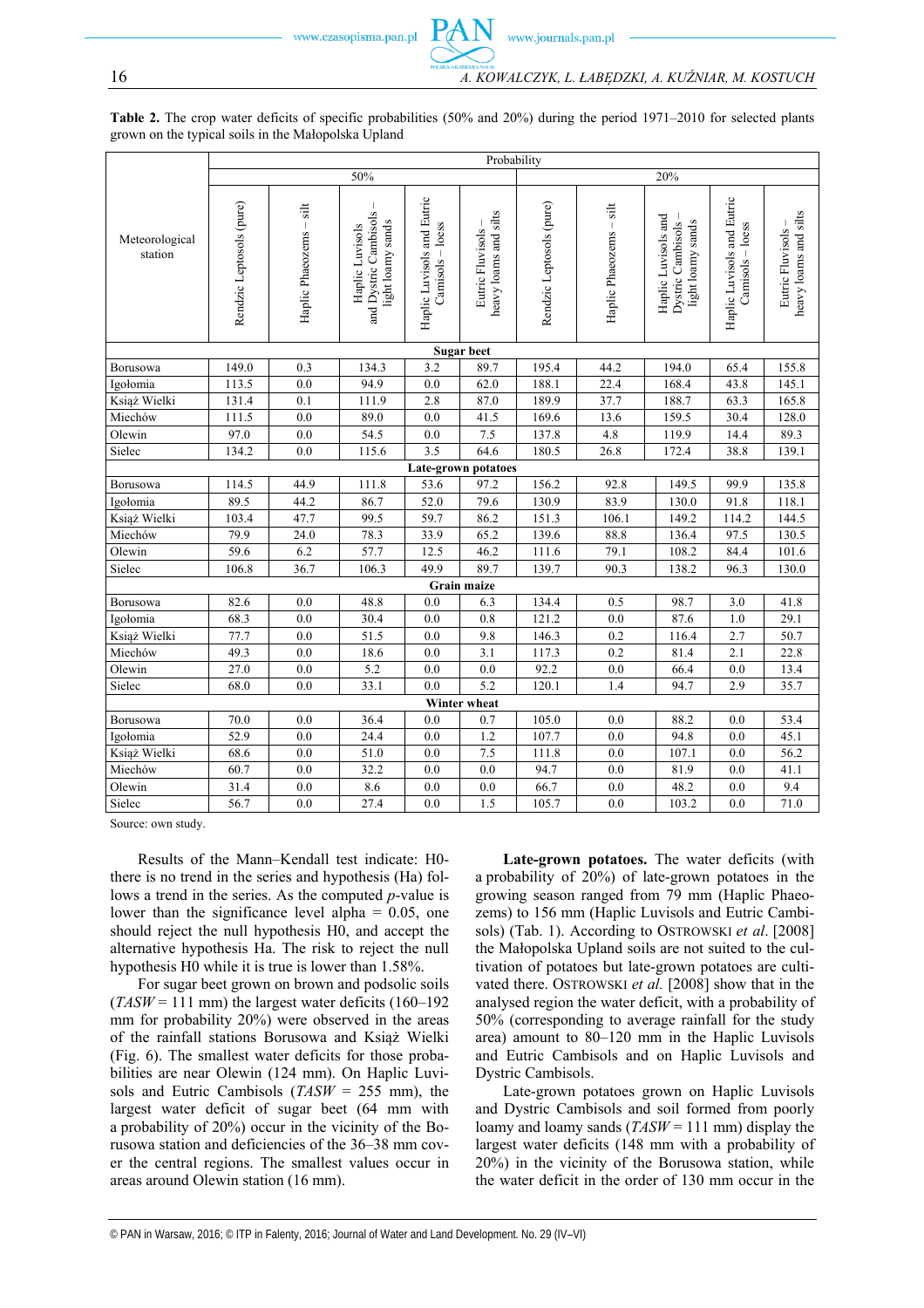## *An assessment of crop water deficits of the plants growing on the Małopolska Upland (Poland)* 17

 $Pf$ 







Fig. 4. Results of the Mann–Kendall test, the water deficits for sugar beet for the period 1971–2010 on Haplic Luvisols and

Water deficits 40 0 40 40 0.000 326.210 112.969 78.815

Dystric Cambisols (Sielec station); source: own study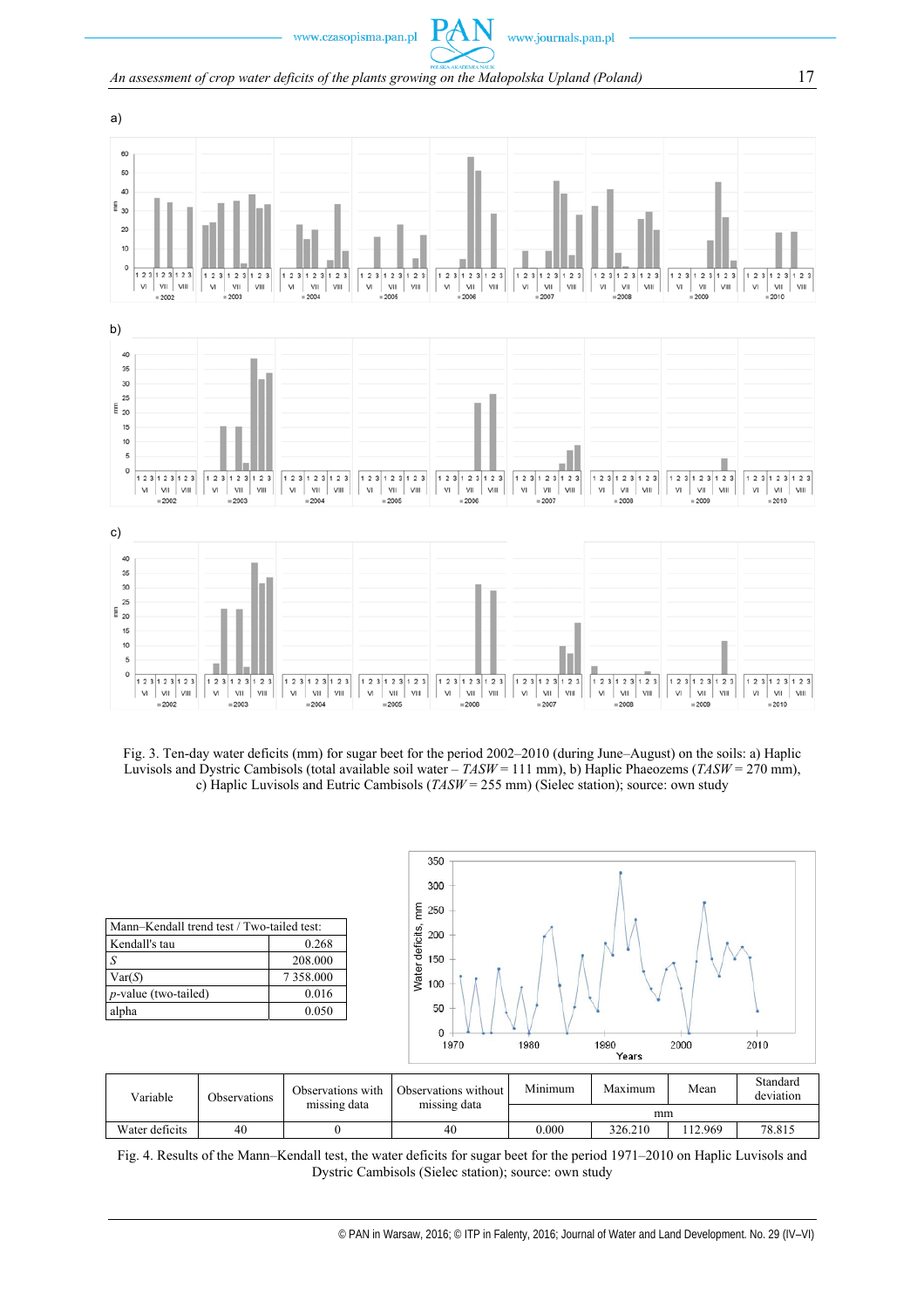

F



18 *A. KOWALCZYK, L. ŁABĘDZKI, A. KUŹNIAR, M. KOSTUCH* 



Fig. 5. Relationship between the crop water deficits of sugar beet and precipitation during the growing season (April–September) for the period 1971–2010 for the soils: a) Eutric Fluvisols, b) Haplic Luvisols and Dystric Cambisols, c) Haplic Luvisols and Eutric Cambisols (Sielec station); source: own study



Fig. 6. The isolines of water deficits for sugar beet (mm) at the 20% probability level on the soils a) Haplic Luvisols and Dystric Cambisols (total available soil water – *TASW* = 111 mm), b) Haplic Luvisols and Eutric Cambisols (*TASW* = 255 mm); source: own study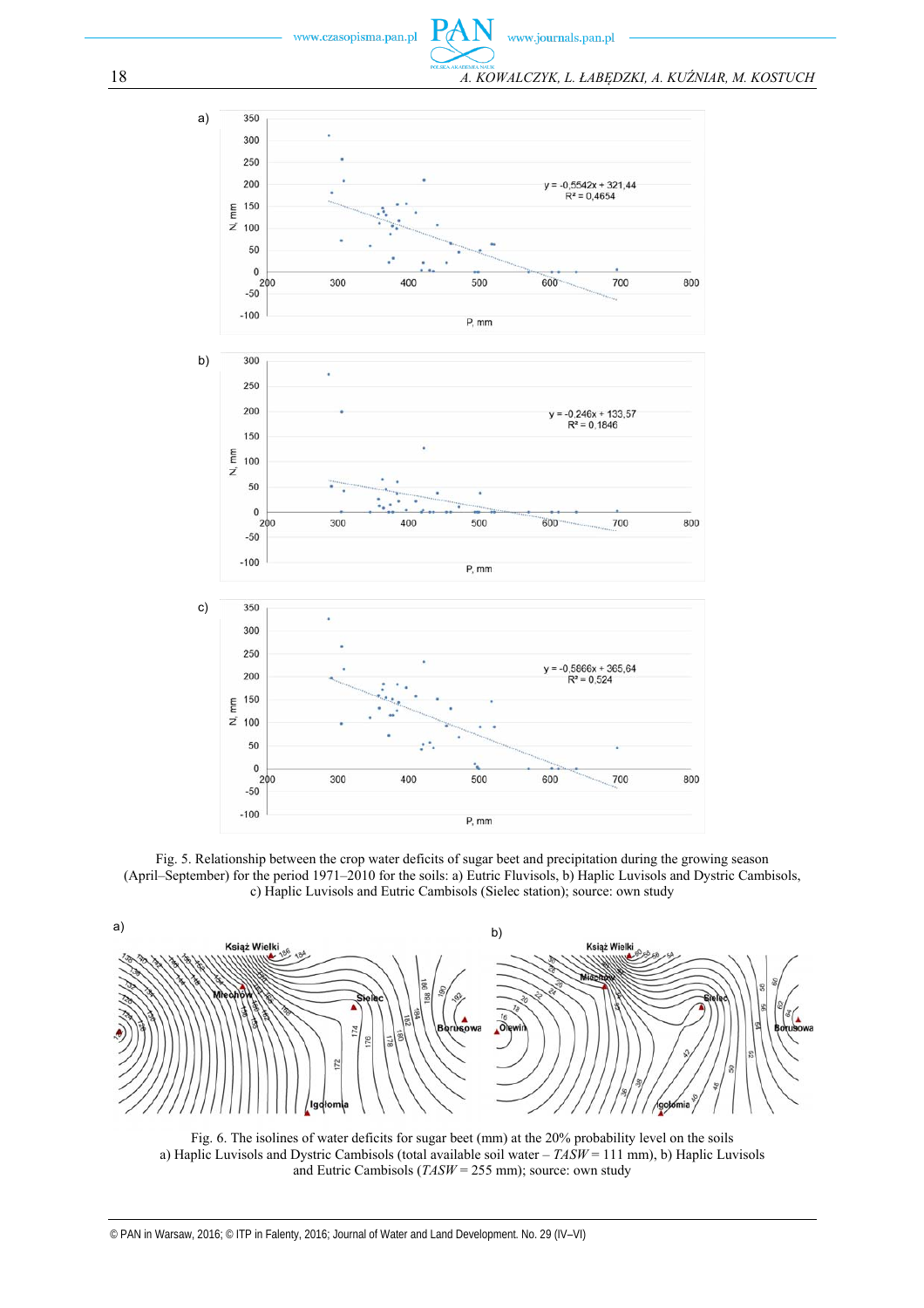

Fig. 7. The isolines of water deficits for late-grown potatoes (mm) of the 20% probability level on the soil: a) Haplic Luvisols and Dystric Cambisols (total available soil water – *TASW* = 111 mm), b) Haplic Luvisols and Eutric Cambisols (*TASW* = 255 mm); source: own study

central regions. Slightly smaller values occur in the areas around Olewin (Fig. 7). On Haplic Luvisols and Eutric Cambisols (*TASW* = 255 mm) diversity of the water deficits of late-grown potatoes, for the probability of 20%, is low: the 100–105 mm values include the northern part of the upland (Książ–Miechów) and 87–90 mm values are located in the western region. The smallest deficits, with a probability of 20%, occur in the western part of the region (Fig. 7).

**Grain maize.** The water deficits (with a probability of 20%) almost did not occur on the Haplic Phaeozems (*TASW* = 270 mm) and on the Haplic Luvisols and Eutric Cambisols (*TASW* = 255 mm). The largest deficits occurred in the Rendzic Leptosols (pure) of the smallest water capacity (*TASW* = 72 mm) and amounted to about 146 mm. These results are confirmed on maps provided by OSTROWSKI *et al.* [2008]. These maps show that in the analysed area the water deficits, with a probability of 50% (corresponding to average rainfall for the study period), do not exceed 40 mm.

**Winter wheat.** In the analysed region no deficit of water was identified for the winter wheat grown on the Haplic Phaeozems. On the alluvial soils deficiencies (20% probabilities) ranged from 9.4 to 71 mm. On the Rendzic Leptosols (pure) such deficiencies ranged up to 108 mm (Tab. 1). According to OS-TROWSKI *et al.* [2008] in this region the water deficit, with a probability of 50% (corresponding periods average in terms of rainfall), are about 40 mm on Rendzic Leptosols (pure) but do not occur on other analysed soil types. The water deficits were not identified in terms of average rainfall years – as suggested in previous studies – which suggests that, in years of typical rainfall, irrigation of winter wheat is not necessary on the light and medium soils in the this region [ŻARSKI 2006].

### **CONCLUSIONS**

On the Małopolska Upland soils, which are characterised by a medium retention capacity, the water deficits of sugar beets and potato crops occurred even in years of average rainfall (with probability 50%). The water deficit of sugar beet during the growing season ranged from 48 mm (black earth soils) to 148 mm (Rendzic Leptosols (pure)). The largest deficit throughout the analysed period (232.8 mm), which occurred while rainfall was lowest, was recorded in Rendzic Leptosols in 1992 around the Sielec station.

The largest water deficits, in the analysed upland, were identified in crops of sugar beet and late-grown potatoes. For the same crop seasonal water deficits on the lighter soils (Rendzic Leptosols) are considerably larger compared to Haplic Luvisols and Eutric Cambisols. These results confirm those of earlier studies that identified no need for irrigation in the region, on both heavy and light soils.

Maps of the water deficit isoclines may be useful in determining the water needs of field crops in conditions that ensure, in term of water availability, the achievement of maximum yields. It also permits the determination of the water deficits for irrigation planning with reliability (20%, 50%) for each soil type.

The water deficits of the field crops specified in this large-scale study can be used as a comprehensive indicator of soil-plant-climate for planning water and economic development in the Małopolska Upland.

#### **REFERENCES**

- ALLEN R.G., PEREIRA L.S., RAES D., SMITH M. 1998. Crop evapotranspiration: Guidelines for computing crop water requirements. FAO Irrigation and Drainage Paper. No. 56. Rome. FAO. ISBN 92-5-104219-5 pp. 300.
- BAC S., KOŹMIŃSKI C., ROJEK M. 1993. Agrometerologia [Agrometeorology]. Warszawa. Wydaw. Nauk. PWN. ISBN 83-01111-14-3 pp. 248.
- BINIAK M., KOSTRZEWA S., ŻYROMSKI A. 2007. Uwarunkowania termiczne i opadowe potrzeb nawadniania w rejonie Wrocławia na przykładzie pszenicy jarej [Thermal and rainfall conditioning of the irrigation needs in the Wrocław region for example of winter wheat]. Zeszyty Problemowe Postępów Nauk Rolniczych. Z. 526 p. 37– 51.
- CHMURA K. 2001. Przyrodnicze i agrotechniczne uwarunkowania uprawy ziemniaka w południowozachodniej Polsce [Natural and agrotechnical conditioning of potato cultivation in southern-western Poland]. Zeszyty Naukowe AR we Wrocławiu. Rozprawy. T. 180. Z. 410 pp. 109.
- CRAMER W., PRENTICE I.C. 1988. Simulation of regional soil moisture deficits on a European scale. Norwegian Journal of Geography. Vol. 42 (2–3) p. 149–151.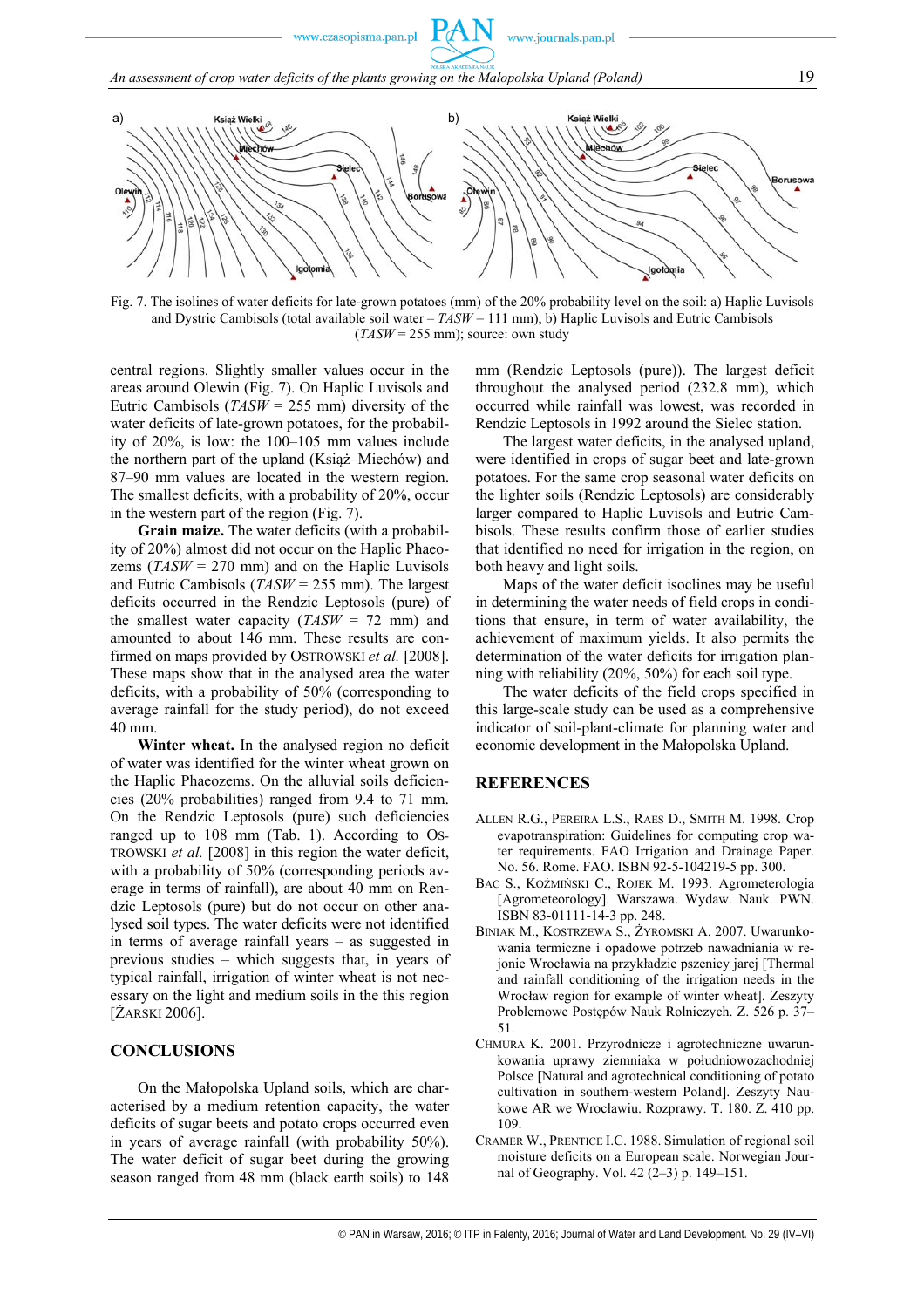- DMOWSKI Z., DZIEŻYC H. 2009. Potrzeby opadowe pszenicy jarej na glebach kompleksów pszennego dobrego i żytniego bardzo dobrego w północno-wschodniej Polsce [Rainfall requirements of winter wheat on the complex of a good wheat soils and on the very good rye soils in northern-eastern Poland]. Acta Agrophysica. Vol. 13. Nr 1 p. 39–48.
- DMOWSKI Z., DZIEŻYC H., NOWAK L. 2008. Ocena wpływu wybranych parametrów opadu i gleby na plonowanie pszenicy jarej w rejonie południowo-zachodnim Polski. [Impact assessment of selected rainfall parameters and the soils in the southern-western region of Poland]. Acta Agrophysica. Vol. 11. Nr 3 p. 613–623.
- DMOWSKI Z., NOWAK L., KRUHLAK A. 2002. Wpływ deszczowania, gęstości sadzenia i zróżnicowanego nawożenia mineralnego na wysokość i jakość plonu ziemniaka [The impact of sprinkling, planting density and mineral fertilisation on quantity and quality of the potato field]. Zeszyty Problemowe Postępów Nauk Rolniczych. Z. 489 p. 239–247.
- DOORENBOS J., KASSAM A.H. 1979. Yield response to water. FAO Irrigation and Drainage Paper. No. 33. Rome. FAO pp. 176.
- DOORENBOS J., PRUITT W.O. 1977. Guidelines for predicting crop water requirements. FAO Irrigation and Drainage Paper. No. 52. Rome. FAO. ISBN 92-5-400279-8. pp. 156.
- DRAPELA K., DRAPELOVA I. 2011. Application of Mann– Kendall test and the Sen's slope estimates for trend detection in deposition data from Bílý Kříž (Beskydy Mts., the Czech Republic) 1997–2010. Beskdy Mendel University in Brno. Vol. 4. Iss. 2 p. 133–146.
- DYNOWSKA I., MACIEJEWSKI M. 1991. Dorzecze Górnej Wisły [The Upper Vistula River Basin]. Cz. 1. Ed. I. Dynowska. Warszawa–Kraków. PWN. ISBN 83-01- 10317-5 pp. 341.
- DZIEŻYC J. 1988. Rolnictwo w warunkach nawadniania [Agriculture under irrigation]. Warszawa. PWN. ISBN 83-01081-21-X pp. 414.
- DZIEŻYC J., BIESZCZAD S., DMOWSKI Z., DZIEŻYCOWA D., NOWAK L., PANEK K. 1980. Wskaźniki spadku plonów wskutek niedoboru i nadmiaru opadów w krainie Wielkich Dolin [The indicators of the yield decrease as a result of a deficit and surplus of precipitation in the land of the Great Valleys]. Zeszyty Problemowe Postępów Nauk Rolniczych. Melioracje. T. 23. Z. 128 p. 45– 55.
- DZIEŻYC J., DMOWSKI Z., NOWAK L., PANEK K. 1986. Modele oceny strat w produkcji polowej wskutek niedoboru opadów [Assessment models of the losses in the field production as a result of rainfall deficits]. Zeszyty Problemowe Postępów Nauk Rolniczych. Z. 268 p. 186– 204.
- DZIEŻYC J., NOWAK L. 1992. Wpływ nawodnienia deszczownianego na produkcję polową [The impact of sprinkler irrigation on the field production]. Roczniki Akademii Rolniczej w Poznaniu. R. 234 p. 5–15.
- DZIEŻYC J., NOWAK L., PANEK K. 1987a. Dekadowe wskaźniki potrzeb opadowych roślin uprawnych w Polsce [The decade indicators of the rainfall needs of the crops cultivated in Poland]. Zeszyty Problemowe Postępów Nauk Rolniczych. Z. 314 p. 11–33.
- DZIEŻYC J., NOWAK L., PANEK K. 1987b. Średnie regionalne niedobory opadów i potrzeby deszczowania roślin uprawnych na glebach lekkich i średnich [Average regional rainfall deficits and sprinkling requirements of the crops grown on the light and medium soils]. Zeszyty

Problemowe Postępów Nauk Rolniczych. Z. 314 p. 35– 47.

- FABER A. 2002. Środowiskowe uwarunkowania produkcji roślinnej w Polsce i Europie według symulacji CGMS [Environmental conditions of the crop production in Poland and Europe according to the CGMS simulations]. Pamiętniki Puławskie. Z. 130(1) p. 137–151.
- IUSS Working Group WRB 2006. World reference base for soil resources. 2nd ed. World Soil Resources Reports. No. 103. Rome. FAO. ISBN 92-5-105511-4 pp. 132.
- JONES H.G. 2007. Monitoring plant and soil water status: established and novel methods revisited and their relevance to studies of drought tolerance. Journal of Experimental Botany. Vol. 58. Iss. 2 p. 119–130.
- KACA E., ŁABĘDZKI L., LUBBE J. 2011. Gospodarowanie wodą w rolnictwie w obliczu ekstremalnych zjawisk pogodowych [Water management in agriculture the face of extreme weather events]. Postępy Nauk Rolniczych. Nr 1 p. 37–49.
- KĘDZIORA A., KĘPIŃSKA-KASPRZAK M., KOWALCZAK P., KUNDZEWICZ Z.W., MILER A., PIERZGALSKI E., TOKAR-CZYK T. 2014. Zagrożenia związane z niedoborem wody [The risks related to the water deficits]. Nauka. Nr 1 p. 149–172.
- KNOX J.W., WEATHERHEAD E.K., BRADLEY R.I. 1996. Mapping the spatial distribution of volumetric irrigation water requirements for maincrop potatoes in England and Wales. Agricultural Water Management. Vol. 31. Iss. 1– 2 p. 1–15.
- KONDRACKI J.A. 2011. Geografia regionalna Polski [Regional geography of Poland]. Warszawa. Wydaw. Nauk. PWN. ISBN 978-83-01-16022-7 pp. 444.
- KOWALCZYK A., KUŹNIAR A., ŁABĘDZKI L. 2014. Bieżąca ocena potrzeb i niedoborów wodnych roślin uprawnych z zastosowaniem automatycznego monitoringu i modelowania matematycznego [Operational assessment of crop water requirements and deficits using automatic meteorological monitoring and mathematical modelling]. Problemy Inżynierii Rolniczej. Z. 2(84) s. 87–102.
- ŁABĘDZKI L. 1996. Niedobory wodne upraw rolniczych jako wskaźnik potrzeb małej retencji. W: Potrzeby i możliwości zwiększania retencji wodnej na obszarach wiejskich [The crop water deficits as an indicator of small water retention needs. In: The needs and possibilities to increase water retention in the rural areas]. Materiały Seminaryjne. Nr 37. Falenty. Wydaw. IMUZ p. 34–62.
- ŁABĘDZKI L. 2006. Susze rolnicze zarys problematyki oraz metody monitorowania i klasyfikacji [Agricultural droughts – an outline of the problems and methods for monitoring and classification]. Woda-Środowisko-Obszary Wiejskie. Rozprawy Naukowe i Monografie. Nr 17. ISBN 83-88763-63-6 pp. 107.
- ŁABĘDZKI L., BĄK B., KANECKA-GESZKE E., KASPERSKA- -WOŁOWICZ W., SMARZYŃSKA K. 2008. Związek między suszą meteorologiczną i rolniczą w różnych regionach agroklimatycznych Polski [Relationship between meteorological and agricultural drought in different agro-climatic Polish regions]. Woda-Środowisko-Obszary Wiejskie. Rozprawy naukowe i monografie. Nr 25. ISBN 978-83-61875-03-1 pp. 137.
- ŁABĘDZKI L., BĄK B., SMARZYŃSKA K. 2014. Spatial-temporal variability and trends of Penman–Monteith reference evapotranspiration (FAO-56) in 1971–2010 under climatic conditions of Poland. Polish Journal of Environmental Studies. Vol. 23. No. 6 p. 2083–2091. DOI: 10.15244/pjoes/27816.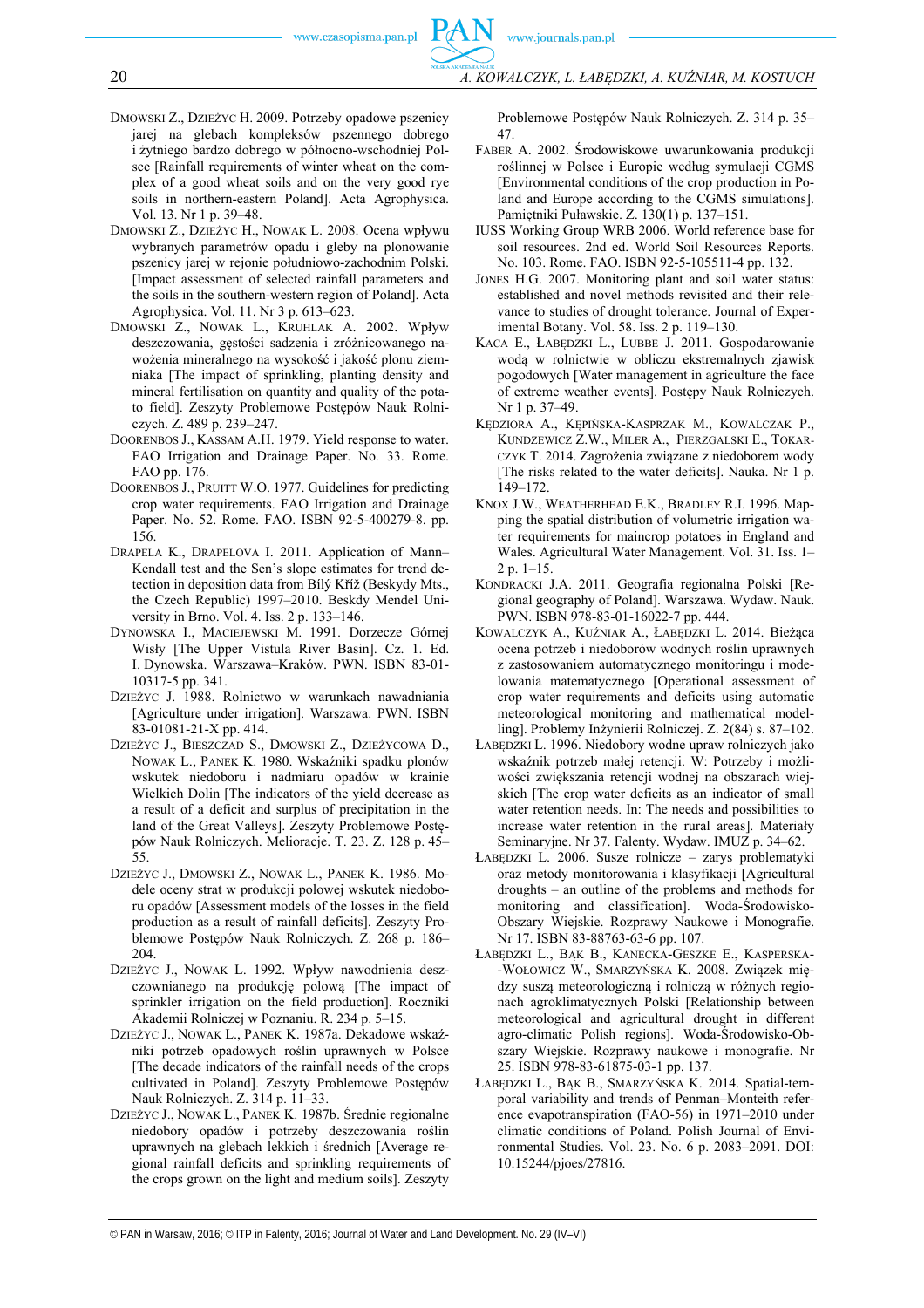- ŁABEDZKI L., KANECKA-GESZKE E., BAK B., SŁOWIŃSKA S. 2011. Estimating reference evapotranspiration using the FAO Penman–Monteith method for climatic conditions of Poland. In: Evapotranspiration. Ed. L. Łabędzki. Rijeka. InTech. p. 275–294.
- NYC K., POKŁADEK R. 2009. Eksploatacja systemów melioracyjnych podstawą racjonalnej gospodarki wodnej w środowisku przyrodniczo-rolniczym [Operation of the land drainage systems, the basis for rational use of water in the natural and agricultural environment]. Współczesne Problemy Inżynierii Środowiska. T. 14. Wrocław. Wydaw. UP we Wrocławiu. ISBN 978-83-60574-69-0 pp. 82.
- OSTROWSKI J. 1996. Baza danych glebowo-kartograficznych – struktura i użytkowanie [The database of soil-mapping – the structure and operation]. Systemy informacji przestrzennej. Materiały VI Konferencji Naukowo-Technicznej. Warszawa. PTIP p. 471–480.
- OSTROWSKI J., ŁABĘDZKI L., KOWALIK W., KANECKA- -GESZKE E., KASPERSKA-WOŁOWICZ W., SMARZYŃSKA K., TUSIŃSKI E. 2008. Atlas niedoborów wodnych roślin uprawnych i użytków zielonych w Polsce [Atlas of the water deficits of cultivated plants and grasslands in Poland]. Falenty. Wydaw. IMUZ pp.  $19 + 32$  maps.
- PANASIEWICZ K., KOZIARA W. 2007. Plonowanie i wartość siewna ziarna pszenicy ozimej w zależności od uwarunkowań wodnych i sposobu uprawy roli [Yielding and seeding value of winter wheat, depending on the water conditions and the method of cultivation]. Fragmenta Agronomica. Vol. 24. Nr 4(96) p. 65–71.
- PANEK K. 1993. Wpływ ilości opadów na plonowanie zbóż w zależności od poziomu nawożenia, zwięzłości gleby i rejonu uprawy [The impact of rainfall on the crop yields, depending on the fertilization level, texture of soil, and the region of cultivation]. Zeszyty Problemowe Postępów Nauk Rolniczych. Z. 314 p. 119–135.
- PEREIRA L.S., TEODORO P.R., RODRIGUEZ P.N., TEIXEIRA J.L. 2003. Irrigation scheduling simulation: The model ISAREG. In: Tools for drought mitigation in Mediterranean regions. Eds G. Rossi, A. Cancelliere, L.S. Pereira, T. Oweis, M. Shatanawi, A. Zairi. Dordrecht. Kluwer p. 161–180.
- PEREIRA L.S., VAN DEN BROEK B.J., KABAT P., ALLEN R.G. (eds) 1995. Crop-water-simulation models in practice. Wageningen Press. ISBN 907413426 pp. 339.
- ROGUSKI W., SARNACKA S., DRUPKA S. 1988. Instrukcja wyznaczania potrzeb i niedoborów wodnych roślin uprawnych i użytków zielonych [Instruction for calculating the requirements and water deficits of field crops

and grassland]. Materiały Instruktażowe. Nr 66. Falenty. IMUZ pp. 90.

- RZEKANOWSKI CZ., ŻARSKI J., ROLBIECKI S. 2011. Potrzeby, efekty i perspektywy nawadniania roślin na obszarach szczególnie deficytowych w wodę [The needs, effects and prospects of crop irrigation in the areas of particular deficit of water]. Postępy Nauk Rolniczych. T. 63. Nr 1 p. 51–63.
- SMITH M. 1992a. CROPWAT: A computer program for irrigation planning and management. FAO Irrigation and Drainage Paper. No. 46. Rome. FAO pp. 132.
- SMITH M. 1992b. Report on the expert consultation on revision of FAO methodologies for crop water requirements. Rome. FAO pp. 54.
- PTG 2011. Systematyka gleb Polski [Systematics of the Polish soils]. Roczniki Gleboznawcze. Warszawa. T. 62. Nr 3 pp. 195.
- TAO F., YOKOZAWA M., HAYASHI Y., LIN E. 2003. Changes in agricultural water demands and soil moisture in China over the last half-century and their effects on agricultural production. Agricultural and Forest Meteorology. Vol. 118. Iss. 3–4 p. 251–261.
- TAO F., YOKOZAWA M., ZHANG Z. 2009. Modelling the impacts of weather and climate variability on crop productivity over a large area: A new process-based model development, optimization, and uncertainties analysis. Agricultural and Forest Meteorology. Vol. 149. Iss. 5 p. 831–850.
- TEIXEIRA J.L. PEREIRA L.S. 1992. ISAREG, an irrigation scheduling simulation model. ICID Bulletin. Vol. 41. Iss. 2 p. 29–48.
- THOMAS A. 2000. Climatic changes in yield index and soil water deficit trends in China. Agricultural and Forest Meteorology. Vol. 102. Iss. 2–3 p. 71–81.
- WALCZAK R., OSTROWSKI J. WITKOWSKA-WALCZAK B., STAWIŃSKI C. 2002. Hydrofizyczne charakterystyki mineralnych gleb ornych Polski [Hydrophysical characteristics of the mineral arable soils in Poland]. Acta Agrophysica. Monogr. T. 79. ISBN 1234-4125 pp. 64.
- ŻARSKI J. 2006. Potrzeby i efekty nawadniania zbóż. W: Nawadnianie roślin [The needs and the effects of irrigation on cereals In: Crop irrigation]. Ed. S. Karczmarczyk, L. Nowak. Warszawa. PWRiL p. 383–403.
- ŻARSKI J., DUDEK S. 2009. Zmienność czasowa potrzeb nawadniania wybranych roślin w regionie Bydgoszczy. [The temporal variation of the irrigation needs of selected plants in the region of Bydgoszcz]. Infrastruktura i Ekologia Terenów Wiejskich. Nr 3 p. 141–149.

#### **Agnieszka KOWALCZYK, Leszek ŁABĘDZKI, Antoni KUŹNIAR, Marek KOSTUCH**

#### **Ocena niedoborów wodnych roślin uprawianych na Wyżynie Małopolskiej**

#### STRESZCZENIE

#### **Słowa kluczowe:** *niedobory wodne, retencja gleb, rośliny uprawne, Wyżyna Małopolska*

Problem niedoboru wody jest niekorzystny dla całej gospodarki, jednak najbardziej i najszybciej niedobory wody odczuwane są w rolnictwie. Na terenie Polski coraz częściej występują braki wody w rolnictwie, i nie tylko, na obszarach położonych na Niżu Polskim, powodując straty w plonach. W pracy przedstawiono ocenę niedoborów wodnych o różnym prawdopodobieństwie przewyższenia, dla czterech gatunków roślin: buraka cukrowego, kukurydzy na ziarno, pszenicy ozimej, ziemniaka późnego oraz na glebach o zróżnicowanych zdolno